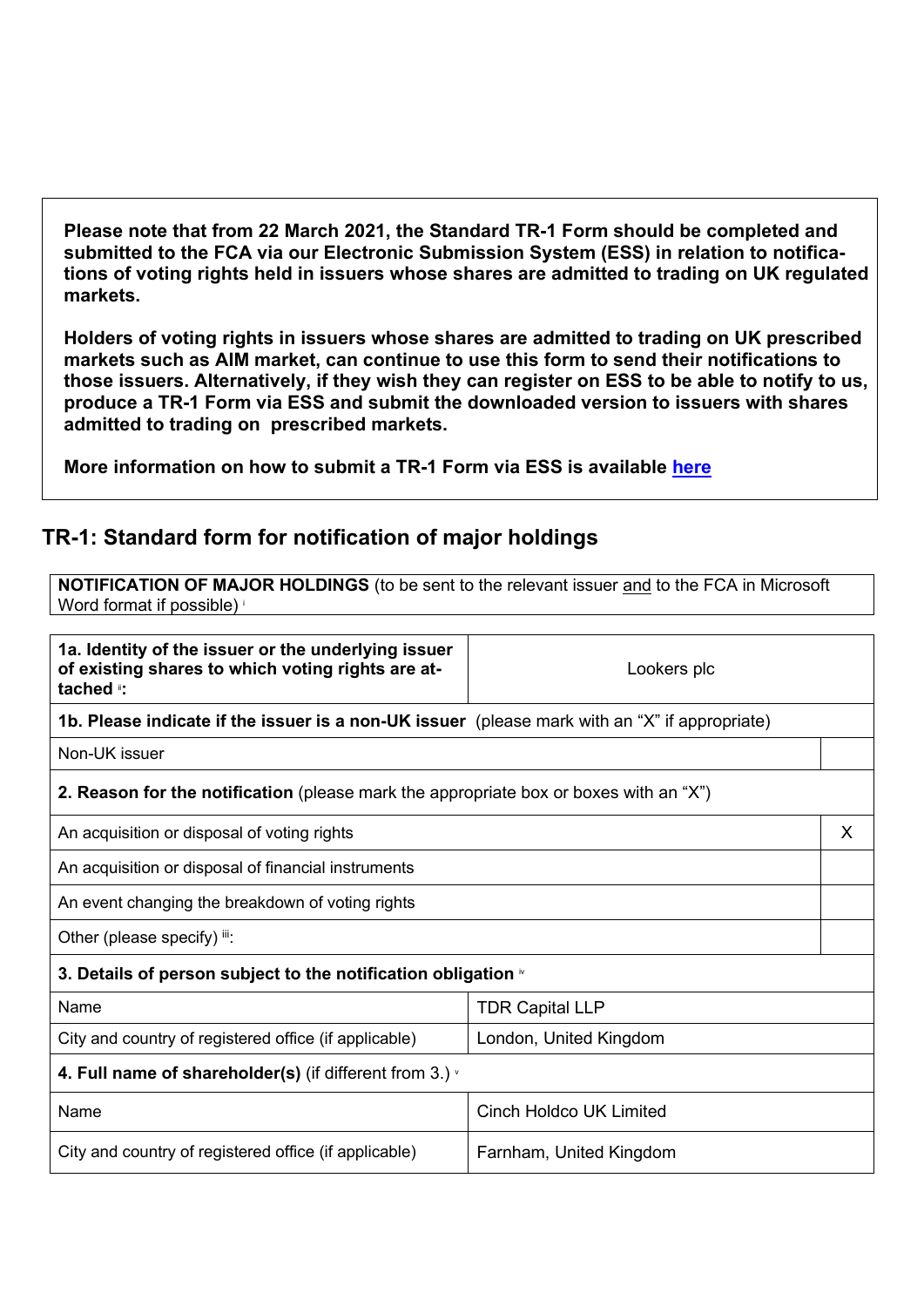| 5. Date on which the threshold was crossed or<br>reached <sup>vi</sup> : | 27 January 2022 |
|--------------------------------------------------------------------------|-----------------|
| 6. Date on which issuer notified (DD/MM/YYYY):                           | 30 January 2022 |
|                                                                          |                 |

## **7. Total positions of person(s) subject to the notification obligation**

|                                                                                    | % of voting rights at-<br>tached to shares (to-<br>tal of $8. A$ ) | % of voting rights<br>through financial instru-<br>ments<br>(total of 8.B $1 + 8.B 2$ ) | Total of both in %<br>$(8.A + 8.B)$ | Total number of<br>voting rights held<br>in issuer $(8.A +$<br>$8.B)$ vii |
|------------------------------------------------------------------------------------|--------------------------------------------------------------------|-----------------------------------------------------------------------------------------|-------------------------------------|---------------------------------------------------------------------------|
| Resulting situation<br>on the date on which<br>threshold was<br>crossed or reached | 19.90%                                                             | nil                                                                                     | 19.90%                              | 78,000,000                                                                |
| Position of previous<br>notification (if<br>applicable)                            | n/a                                                                | n/a                                                                                     | n/a                                 |                                                                           |

## **8. Notified details of the resulting situation on the date on which the threshold was crossed or reached** viii **A: Voting rights attached to shares Class/type of shares** ISIN code (if possible) **Number of voting rights**  $\mathbb{\times}$  **ix is a set of voting rights Direct** (DTR5.1) **Indirect** (DTR5.2.1) **Direct** (DTR5.1) **Indirect** (DTR5.2.1) GB00B17MMZ46 78,000,000 | nil 19.90% | nil **SUBTOTAL 8. A**

| B 1: Financial Instruments according to DTR5.3.1R (1) (a) |                               |                                          |                                                                                                        |                    |
|-----------------------------------------------------------|-------------------------------|------------------------------------------|--------------------------------------------------------------------------------------------------------|--------------------|
| Type of financial in-<br>strument                         | <b>Expiration</b><br>date $x$ | Exercise/<br><b>Conversion Period xi</b> | <b>Number of voting rights</b><br>that may be acquired if<br>the instrument is<br>exercised/converted. | % of voting rights |
|                                                           |                               |                                          |                                                                                                        |                    |
|                                                           |                               |                                          |                                                                                                        |                    |
|                                                           |                               |                                          |                                                                                                        |                    |
|                                                           |                               | <b>SUBTOTAL 8. B 1</b>                   |                                                                                                        |                    |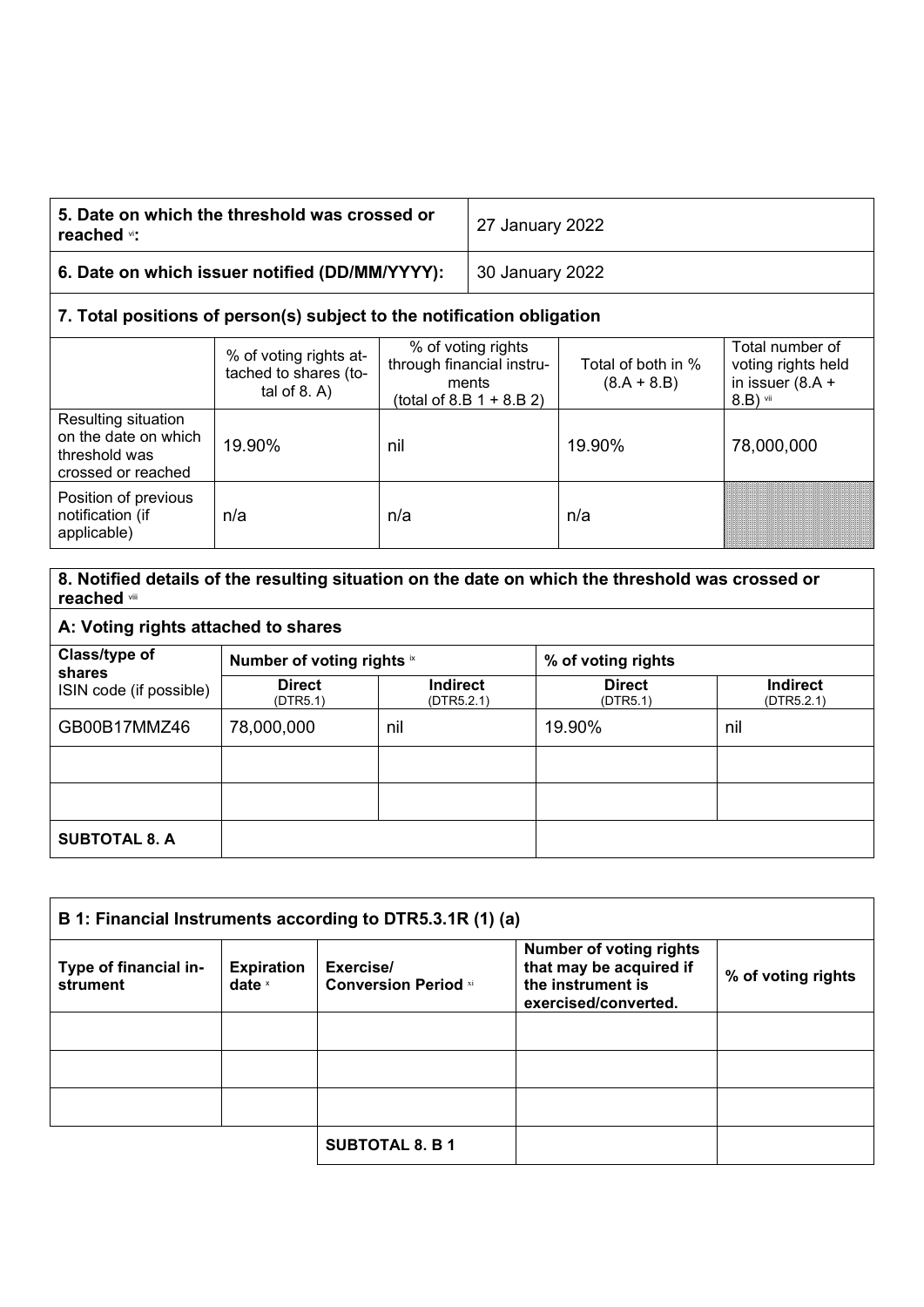| B 2: Financial Instruments with similar economic effect according to DTR5.3.1R (1) (b) |                               |                                               |                                                     |                                   |                    |
|----------------------------------------------------------------------------------------|-------------------------------|-----------------------------------------------|-----------------------------------------------------|-----------------------------------|--------------------|
| <b>Type of financial</b><br>instrument                                                 | <b>Expiration</b><br>date $x$ | Exercise/<br><b>Conversion Pe-</b><br>riod xi | <b>Physical or</b><br>cash<br><b>Settlement</b> xii | <b>Number of</b><br>voting rights | % of voting rights |
|                                                                                        |                               |                                               |                                                     |                                   |                    |
|                                                                                        |                               |                                               |                                                     |                                   |                    |
|                                                                                        |                               |                                               |                                                     |                                   |                    |
|                                                                                        |                               |                                               | <b>SUBTOTAL</b><br>8.B.2                            |                                   |                    |

| 9. Information in relation to the person subject to the notification obligation (please mark the<br>applicable box with an "X")                                                                                                                                                                            |        |     |        |  |
|------------------------------------------------------------------------------------------------------------------------------------------------------------------------------------------------------------------------------------------------------------------------------------------------------------|--------|-----|--------|--|
| Person subject to the notification obligation is not controlled by any natural person or legal entity and does not<br>control any other undertaking(s) holding directly or indirectly an interest in the (underlying) issuer xill                                                                          |        |     |        |  |
| Full chain of controlled undertakings through which the voting rights and/or the<br>financial instruments are effectively held starting with the ultimate controlling natural person or legal entity<br>$\sf X$<br>(please add additional rows as necessary) xiv                                           |        |     |        |  |
| % of voting rights<br>% of voting rights if it<br>Total of both if it<br>through financial in-<br>equals or is higher<br>equals or is higher<br>struments if it equals<br>Name xv<br>than the notifiable<br>than the notifiable<br>or is higher than the<br>threshold<br>threshold<br>notifiable threshold |        |     |        |  |
| <b>TDR Capital LLP</b>                                                                                                                                                                                                                                                                                     | 14.53% | nil | 14.53% |  |
| <b>TDR Nominees 2016</b><br>Limited                                                                                                                                                                                                                                                                        | 13.93% | nil | 13.93% |  |
| <b>Constellation Automotive</b><br><b>Topco Sarl</b>                                                                                                                                                                                                                                                       | 13.93% | nil | 13.93% |  |
| <b>Constellation Automotive</b><br><b>Holdings Sarl</b>                                                                                                                                                                                                                                                    | 19.90% | nil | 19.90% |  |
| <b>Constellation Automotive</b><br><b>Group Sarl</b>                                                                                                                                                                                                                                                       | 19.90% | nil | 19.90% |  |
| <b>Constellation Automotive</b><br><b>Holdings Limited</b>                                                                                                                                                                                                                                                 | 19.90% | nil | 19.90% |  |
| <b>Cinch Holdings Sarl</b>                                                                                                                                                                                                                                                                                 | 19.90% | nil | 19.90% |  |
| Cinch Holdco UK Lim-<br>ited                                                                                                                                                                                                                                                                               | 19.90% | nil | 19.90% |  |
|                                                                                                                                                                                                                                                                                                            |        |     |        |  |
| <b>10.</b> In case of proxy vot-<br>ing, please identify:                                                                                                                                                                                                                                                  |        |     |        |  |
| Name of the proxy<br>holder                                                                                                                                                                                                                                                                                |        |     |        |  |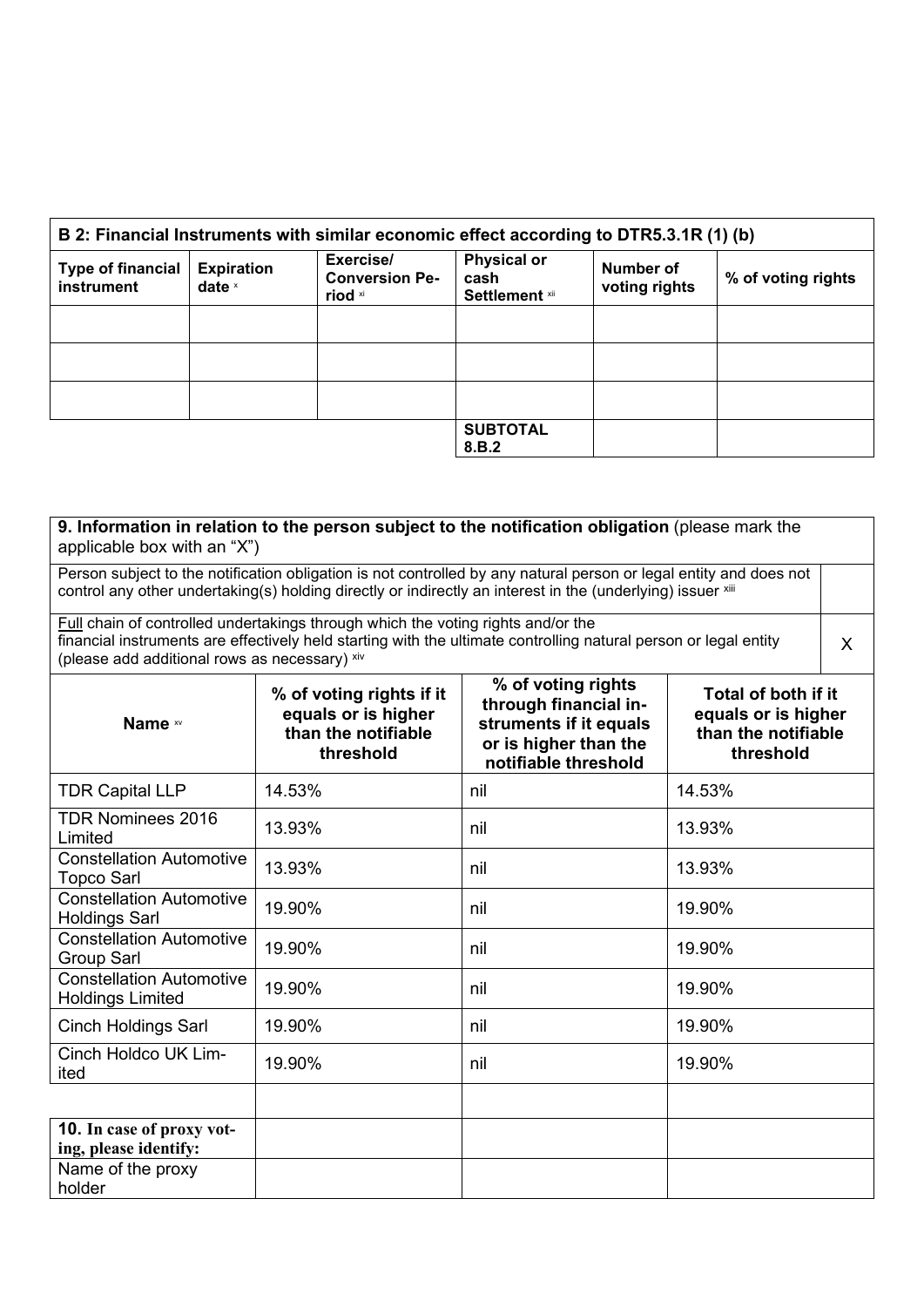| The number and % of            |  |  |
|--------------------------------|--|--|
| voting rights held             |  |  |
| The date until which the       |  |  |
| voting rights will be held     |  |  |
|                                |  |  |
|                                |  |  |
|                                |  |  |
| 11. Additional information xvi |  |  |
|                                |  |  |

| Based on total number of voting rights in the com-<br>pany of 391,887,909 |  |
|---------------------------------------------------------------------------|--|
|                                                                           |  |
|                                                                           |  |
|                                                                           |  |
|                                                                           |  |
|                                                                           |  |
|                                                                           |  |

|                    | <b>Place of completion</b>   Farnham, United Kingdom |
|--------------------|------------------------------------------------------|
| Date of completion | 28 January 2022                                      |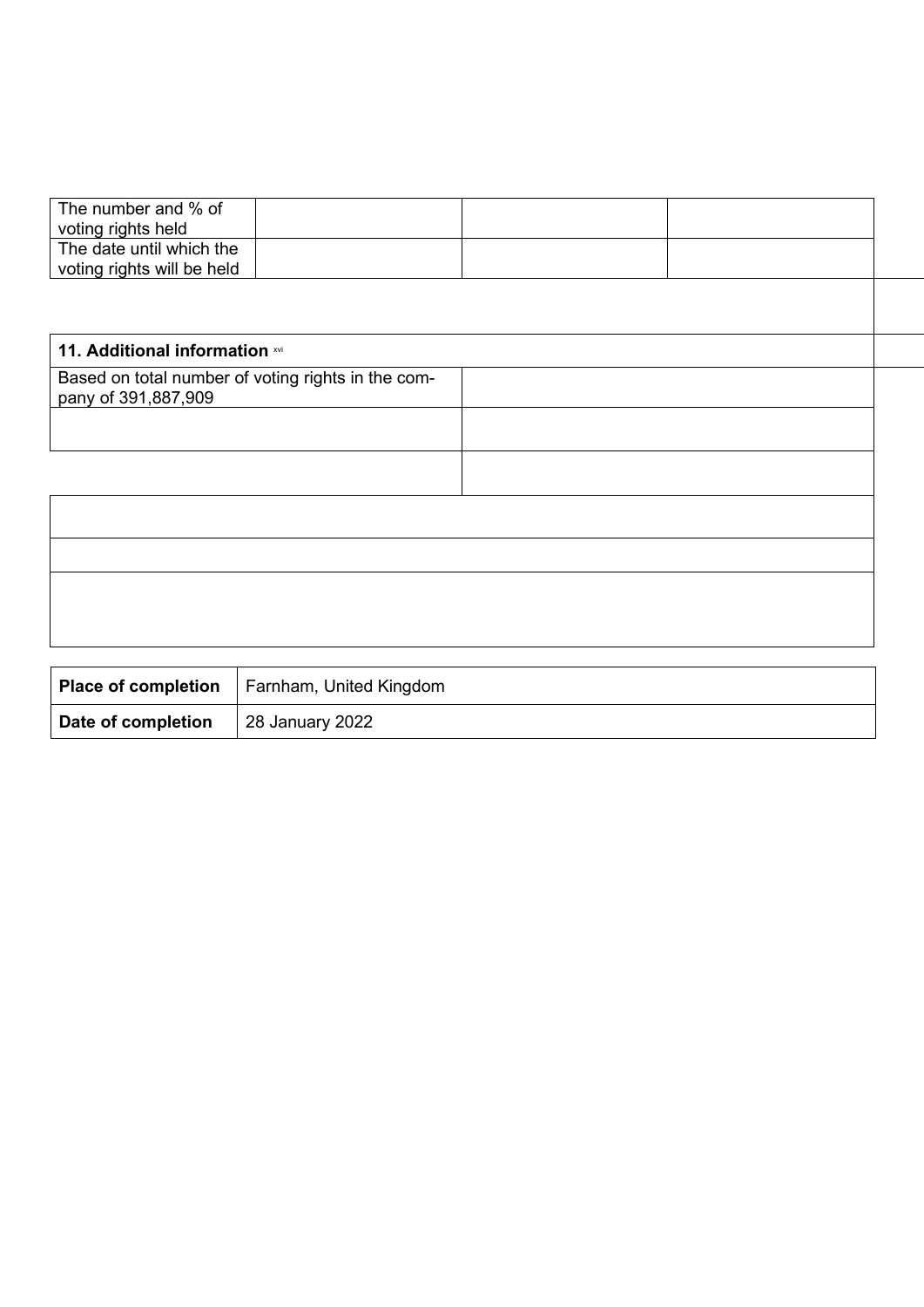## **Notes**

*<sup>i</sup> Please note this form should be read jointly with the applicable Disclosure Guidance and Transparency Rules Chapter 5 (DTR5) available on the following link:* <https://www.handbook.fca.org.uk/handbook/DTR/5/?view=chapter>

*ii* Full name of the legal entity and further specification of the issuer or underlying issuer, provided it is reliable and *accurate (e.g. address, LEI, domestic number identity). Indicate in the relevant section whether the issuer is a non UK issuer.*

*iii Other reason for the notification could be voluntary notifications, changes of attribution of the nature of the holding (e.g. expiring of financial instruments) or acting in concert.*

*iv This should be the full name of (a) the shareholder; (b) the natural person or legal entity acquiring, disposing of or exercising voting rights in the cases provided for in DTR5.2.1 (b) to (h); (c) all parties to the agreement referred to in DTR5.2.1 (a) or (d) the holder of financial instruments referred to in DTR5.3.1.*

*As the disclosure of cases of acting in concert may vary due to the specific circumstances (e.g. same or different total positions of the parties, entering or exiting of acting in concert by a single party) the standard form does not provide for a specific method how to notify cases of acting in concert.*

*In relation to the transactions referred to in DTR5.2.1 (b) to (h), the following list is provided as indication of the persons who should be mentioned:*

*- in the circumstances foreseen in DTR5.2.1 (b), the natural person or legal entity that acquires the voting rights and is entitled to exercise them under the agreement and the natural person or legal entity who is transferring temporarily for consideration the voting rights;*

*- in the circumstances foreseen in DTR5.2.1 (c), the natural person or legal entity holding the collateral, provided the person or entity controls the voting rights and declares its intention of exercising them, and natural person or legal entity lodging the collateral under these conditions;*

*- in the circumstances foreseen in DTR5.2.1 (d), the natural person or legal entity who has a life interest in shares if that person or entity is entitled to exercise the voting rights attached to the shares and the natural person or legal entity who is disposing of the voting rights when the life interest is created;*

*- in the circumstances foreseen in DTR5.2.1 (e), the controlling natural person or legal entity and, provided it has a notification duty at an individual level under DTR 5.1, under DTR5.2.1 (a) to (d) or under a combination of any of those situations, the controlled undertaking;*

*- in the circumstances foreseen in DTR5.2.1 (f), the deposit taker of the shares, if he can exercise the voting rights attached to the shares deposited with him at his discretion, and the depositor of the shares allowing the deposit taker to exercise the voting rights at his discretion;*

*- in the circumstances foreseen in DTR5.2.1 (g), the natural person or legal entity that controls the voting rights;*

*- in the circumstances foreseen in DTR5.2.1 (h), the proxy holder, if he can exercise the voting rights at his discretion, and the shareholder who has given his proxy to the proxy holder allowing the latter to exercise the voting rights at his discretion (e.g. management companies).*

*<sup>v</sup> Applicable in the cases provided for in DTR5.2.1 (b) to (h). This should be the full name of the shareholder who is the counterparty to the natural person or legal entity referred to DTR5.2 unless the percentage of voting rights held by the shareholder is lower than the lowest notifiable threshold for the disclosure of voting rights holdings in accordance with national practices (e.g. identification of funds managed by management companies).*

*vi The date on which threshold is crossed or reached should be the date on which the acquisition or disposal took place or the other reason triggered the notification obligation. For passive crossings, the date when the corporate event took effect.*

*vii The total number of voting rights held in the issuer shall be composed of all the shares, including depository receipts representing shares, to which voting rights are attached even if the exercise thereof is suspended.*